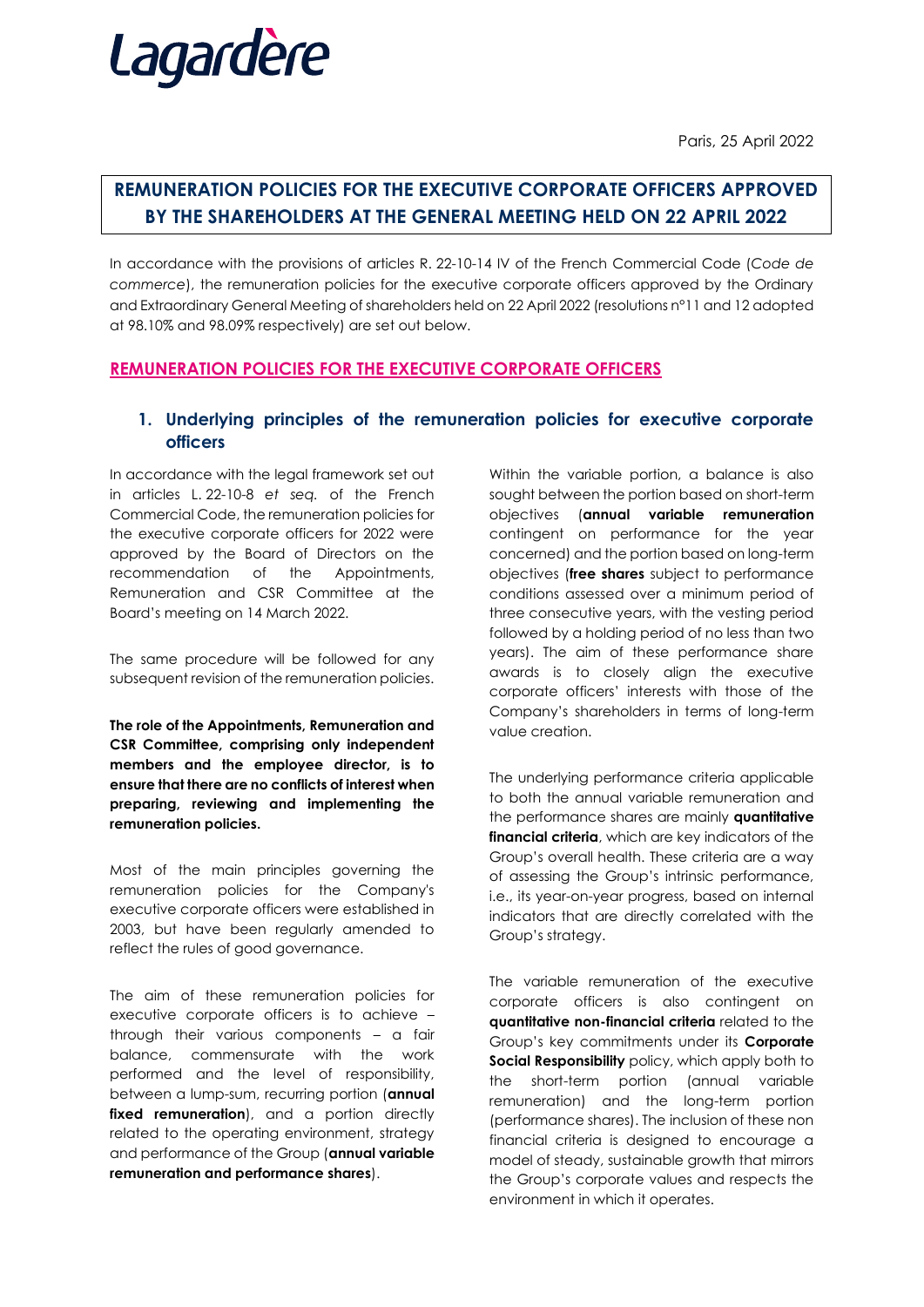The annual variable remuneration of the executive corporate officers also includes a portion contingent on **qualitative criteria**, based on a set of specific priority targets assigned each year.

In addition, executive corporate officers have a conditional right to receive **a supplementary pension** in addition to benefits under the basic state pension system. This benefit is taken into account when calculating their overall remuneration.

Lastly, **on a very exceptional basis**, **bonuses** may be awarded, under terms and conditions that always comply with best corporate governance principles and practices.

In light of all these elements, the executive corporate officers do not receive:

- ► **multi-annual variable remuneration in cash;**
- ► **benefits linked to taking up or terminating office;**
- ► **benefits linked to non-competition agreements.**

Furthermore, Arnaud Lagardère, who is a significant shareholder of Lagardère SA, does not receive any free share awards or other share options, as his stake in the Company automatically guarantees that his actions over the long term will be closely aligned with the interests of shareholders, of which he is one.

Beyond the application of market practices, the remuneration policy for executive corporate officers takes account of the remuneration and employment conditions of Company and Group personnel. Accordingly, 40% of Group employees have a variable component in their overall annual remuneration. Similarly, in accordance with best corporate governance practices, the Lagardère SA free share plans are not just restricted to executive corporate officers and senior managers. They also cover some 450 Group employees, notably young high-potential managers identified during the talent management process. In addition, for a portion of the beneficiaries of these plans, free shares are allocated subject to the achievement of the same performance conditions as those applicable to the Deputy Chief Executive Officer.

The overall policy implemented is designed to ensure **reasonable, fair and balanced remuneration**, and to create a **strong correlation between the interests of the executive corporate officers and the interests of the Company, its shareholders and all of its stakeholders,** tailored to the Group's strategy and its **performance objectives.**

In order to ensure continuity and stability in remuneration principles for both the Company and its shareholders, the initial remuneration policies adopted in 2021 to apply immediately to the Company in its new form as a French jointstock company (*société anonyme*) as from 30 June 2021 have been structured in a strictly identical manner to the most recent policies previously applicable to the Company in its form as a French partnership limited by shares (*société en commandite par actions*) up to 30 June 2021.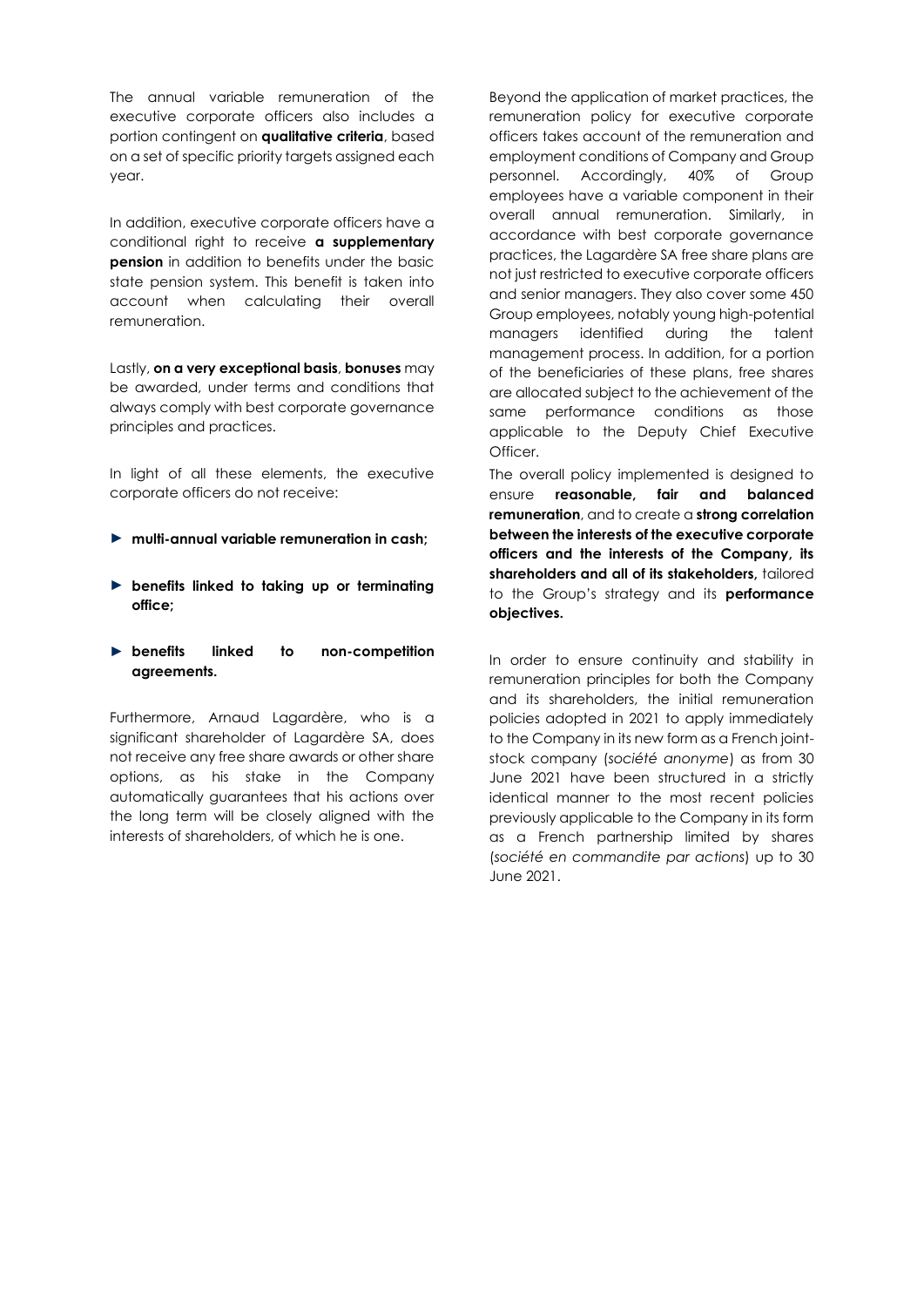As part of its duty to make recommendations to the Board of Directors on the remuneration of corporate officers, the new Appointments, Remuneration and CSR Committee appointed on 30 June 2021 nevertheless decided to review these remuneration policies, in order to assess their alignment with the rules of good governance (Afep-Medef Corporate Governance Code, AMF and HCGE recommendations on corporate governance, voting policies of proxy advisory firms, etc.), as well as with the market practices observed for various relevant panels (Next 40 index and *ad hoc* benchmark group composed of competitors from the publishing and travel retail industries). The purpose of this review was to enable the Committee to recommend to the Board changes to these policies that would also take into account the Company's new governance and the context of the public tender offer for the Company.

The Appointments, Remuneration and CSR Committee was assisted in this role by Boracay, an **external service provider** selected from among the most specialised and best-known players in the sector.

Based on this work, the following changes, detailed below, were made to the remuneration policies for executive corporate officers for 2022:

► increase in the benchmark and maximum amounts applicable to the annual variable remuneration of the Chairman and Chief Executive Officer;

- ► alignment of the annual variable remuneration structures for the Chairman and Chief Executive Officer and the Deputy Chief Executive Officer, with qualitative criteria now included in the Chairman and Chief Executive Officer's annual variable remuneration and an adjustment to the respective weighting of financial and nonfinancial criteria; and
- ► adjustment of one of the criteria applicable to the performance share plans, in order to take into account the exceptional context of the public offer for the Company.

The Board of Directors may decide to make exceptions as to the application of the remuneration policies by adjusting, on the advice of the Appointments, Remuneration and CSR Committee, the objectives set and/or certain criteria applicable to the executive corporate officers' annual variable remuneration or long-term incentive instruments, provided that any such adjustment is justified by exceptional circumstances, such as a change in accounting standards, a material change in scope, the completion of a transformational transaction, a substantial change in market conditions, or an unexpected development in the competitive landscape. Any such modification of the objectives and/or criteria with the aim of ensuring that the actual performance of the Group and of the executive corporate officer continues to be reflected, would be made public and justified, notably with regard to the Group's corporate interests. In all circumstances, the payment of variable remuneration remains subject to the approval of the shareholders.

# **2. Components of the remuneration policy for the Chairman and Chief Executive Officer**

# **2.1 Short-term remuneration components**

## **A) Annual fixed remuneration**

Annual fixed remuneration is paid in 12 equal monthly instalments over the year.

The amount of this fixed remuneration reflects the responsibilities, skills and experience of the executive corporate officer, and is reviewed at relatively long intervals in accordance with the recommendations of the Afep-Medef Code.

Arnaud Lagardère, as Chairman and Chief Executive Officer, receives **€1,140,729** in annual fixed remuneration, unchanged since 2009.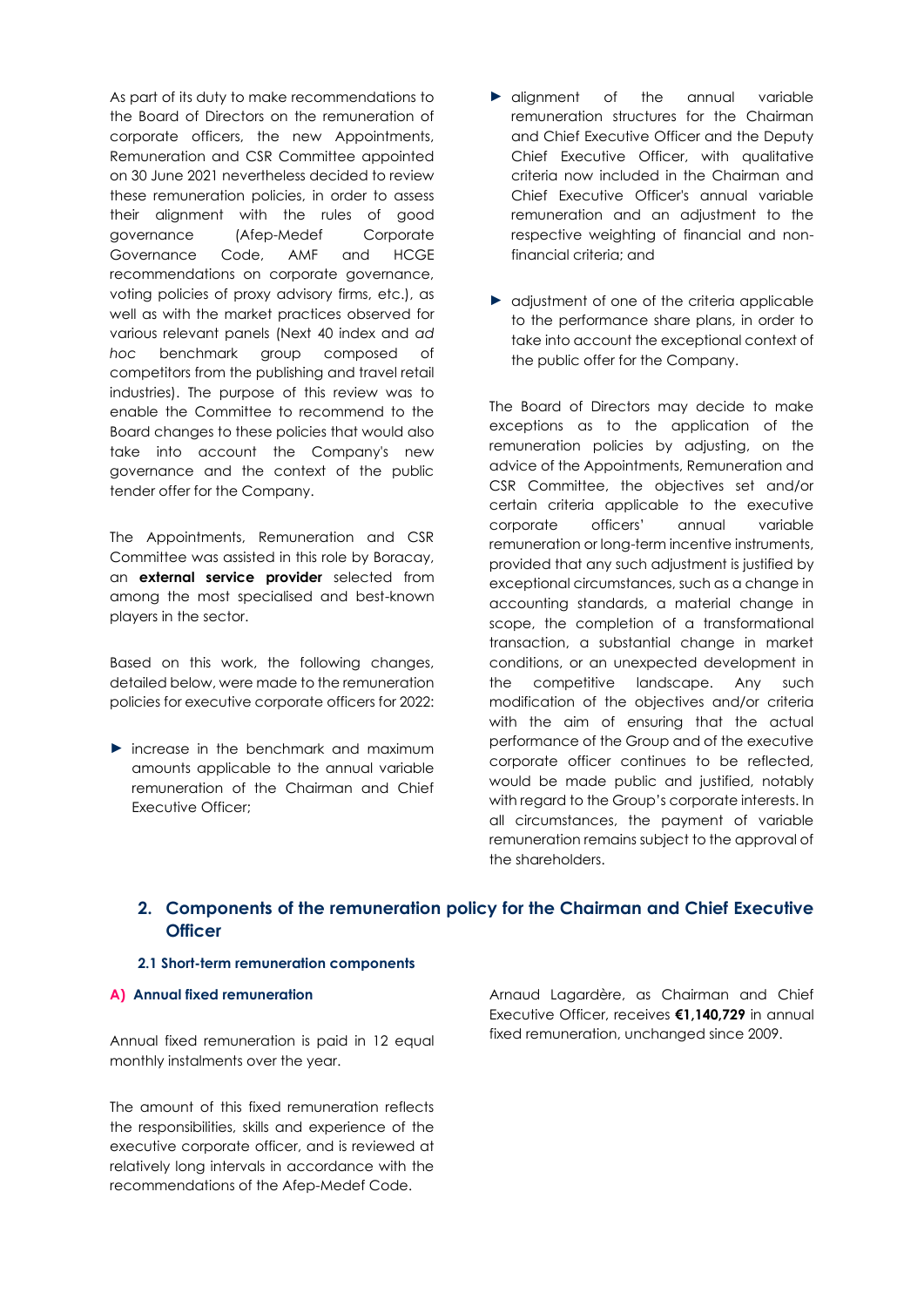#### **B) Annual variable remuneration**

Annual variable remuneration is calculated as a portion of a **benchmark amount**, based on a **combination of specific criteria – both financial and non-financial – directly correlated with the Group's strategy**. Annual variable remuneration is also subject to a **cap expressed as a maximum percentage of fixed remuneration** for the same fiscal year.

In accordance with article L. 22-10-34 II of the French Commercial Code, the variable remuneration of the Chairman and Chief Executive Officer can only be paid following the approval of the General Meeting of shareholders.

# **Benchmark amounts, weighting of criteria and caps**

For Arnaud Lagardère, who receives neither share options nor performance shares, annual variable remuneration is based on a **benchmark amount of €1,426,000 (i.e., 125% of his annual fixed remuneration)**.

The following are then applied to this reference amount:

- ► **quantitative financial criteria (70% weighting);**
- ► **quantitative non-financial CSR criteria (15% weighting);**
- ► **qualitative criteria (15% weighting).**

His total annual variable remuneration **may not exceed 200% of his annual fixed remuneration.**

The target and maximum amounts of the annual variable remuneration, previously set at 123% and 150% of the fixed remuneration respectively, were increased to 125% and 200%. This increase, recommended by the Appointments, Remuneration and CSR Committee, was decided by the Board of Directors – taking into account market practices observed for the Company's panels of comparable companies – with a view to encouraging the Chairman and Chief Executive Officer to outperform, and increasing the "contingent" portion of his remuneration.

Similarly, the Board of Directors decided to introduce a "qualitative" component into the annual variable remuneration and to adjust the respective weighting of the quantitative financial and CSR criteria in order to bring this component into line with observed market practices. However, financial criteria (70%) and quantitative criteria (85%) clearly remain predominant, in full compliance with the recommendations of the Afep-Medef Code and the rules of good governance.

## **Quantitative financial criteria**

The quantitative financial criteria underlying the Chairman and Chief Executive Officer's annual variable remuneration correspond to **two internal criteria which have an equal weighting**. These criteria reflect key indicators of the Group's solidity:

- ► **recurring operating profit of fully consolidated companies (recurring EBIT) (35% weighting);**
- ► **free cash flow (35% weighting).**

For each of these two criteria, the Board of Directors validates, on the advice issued by the Appointments, Remuneration and CSR Committee, the "trigger level" and "target level" for the objectives, in line with the provisional consolidated budget adopted by the Board.

For each of these two criteria:

- ► if the target level is achieved, 100% of the benchmark amount allocated to the criterion will be awarded;
- ► if the level achieved is between the trigger and target levels, 0% to 100% of the benchmark amount allocated to the criterion will be awarded, as calculated on a straight-line basis;
- ► if the target level is exceeded, the award is proportionate to the outperformance, but cannot exceed the specified aggregate annual variable remuneration cap;
- ► if the trigger level is not achieved, 0% of the benchmark amount allocated to the criterion is awarded.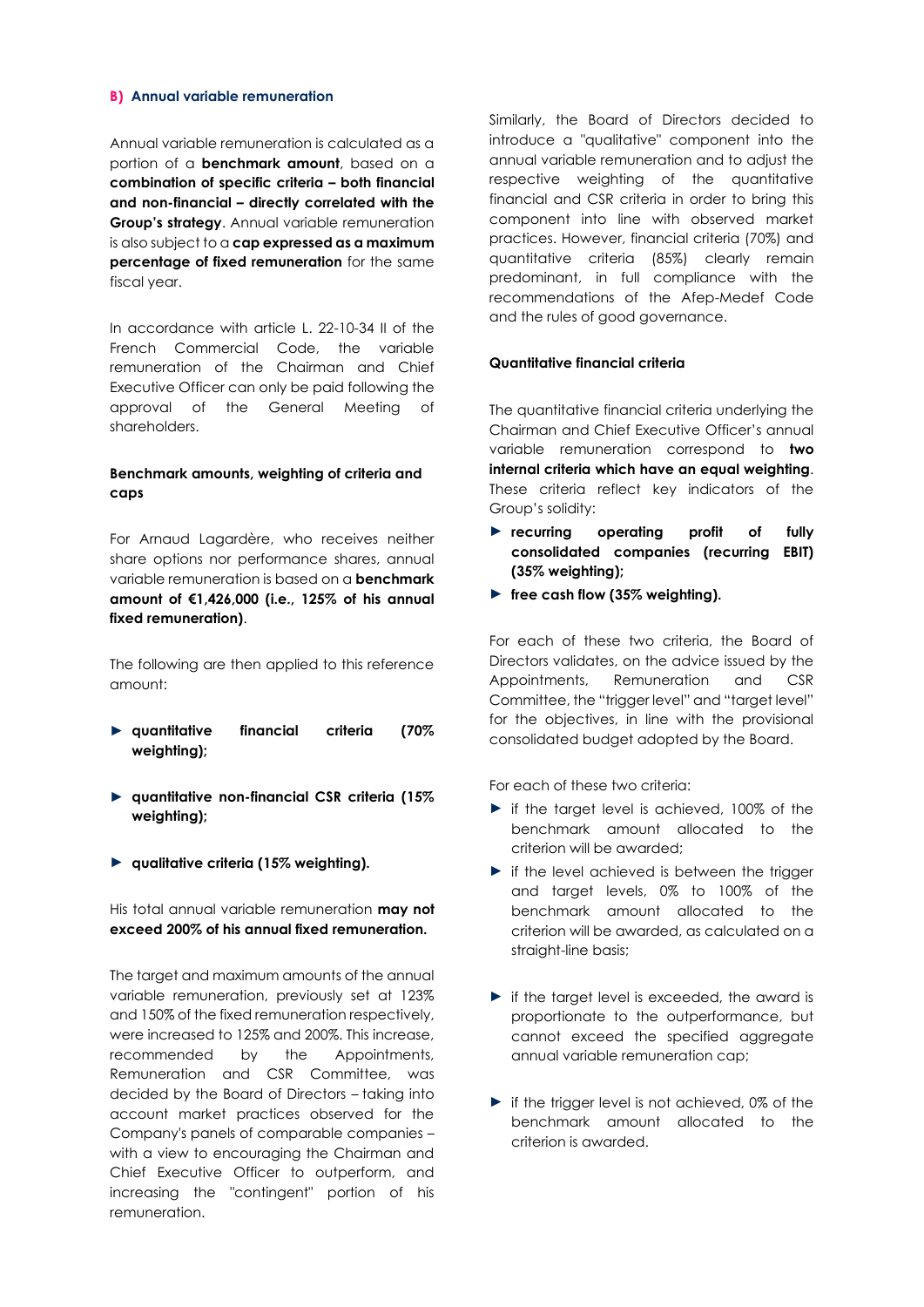### **Quantitative non-financial CSR criteria**

**Three quantitative non-financial CSR criteria** underlying the Chairman and Chief Executive Officer's annual variable remuneration, **each**  with an equal weighting. The criteria are related to the Group's priority commitments under its Corporate Social Responsibility policy.

Each of the three criteria used must be **relevant** to the Group's CSR roadmap, **be measurable and monitored over time** using reliable systems, and **be subject to specific procedures** carried out by the independent third party in the context of its report on the Group's non-financial statement, except for external criteria based on assessments performed by an independent third party.

Each of the criteria is set by the Board of Directors on the advice of the Appointments, Remuneration and CSR Committee.

For each of the three criteria, trigger level and target level objectives are set under the same conditions. These objectives must be demanding and consistent in terms of both the Group's historical performance and changes in its operating environment.

For each of these three criteria:

- ► if the target level is achieved, 125% of the benchmark amount allocated to the criterion will be awarded;
- $\blacktriangleright$  if the level achieved is between the trigger and target levels, 75% of the benchmark amount allocated to the criterion will be awarded;
- ► if the target level is exceeded, 150% of the benchmark amount allocated to the criterion will be awarded;
- ► if the trigger level is not achieved, 0% of the benchmark amount allocated to the criterion is awarded.

#### **For 2022, the three criteria are:**

- ► **environmental (5%): the reduction in Lagardère's carbon footprint, as measured by the rate of CO<sup>2</sup> emissions from Scopes 1 & 2 and part of Scope 3 as a ratio of the workforce**; As indicated in section 4.3.2. of this Universal Registration Document, in 2022 Lagardère will conduct a detailed analysis of its Scope 3 emissions with the aim of defining a path to reduce all such emissions. Pending completion of this necessary analysis, the Group nevertheless considered it appropriate to set a specific objective in 2022 targeting some of the indirect emissions corresponding to staff travel on which it can already take effective action;
- ► **social (5%): improving the gender balance in executive bodies and in positions of senior responsibility, as measured by the proportion of female "top executives";**
- ► **ethical (5%): promoting ethical and responsible governance, as measured by the Group's regular assessment of the environmental, social and ethical performance of its suppliers and subcontractors.**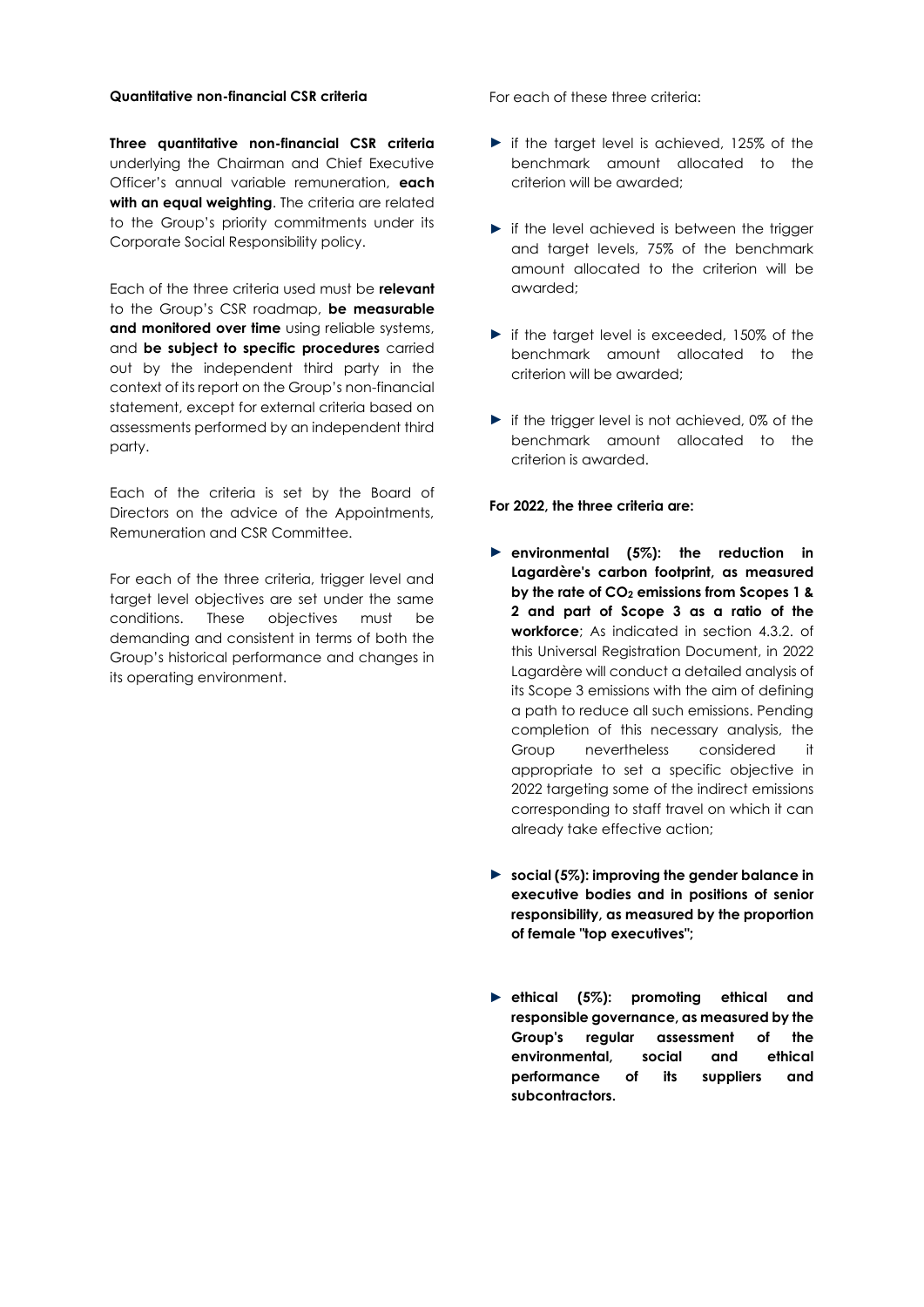### **Qualitative criteria**

The Board of Directors decided to include qualitative criteria in the Chairman and Chief Executive Officer's remuneration based on the following two areas, each with equal weighting:

- ► **rollout of the Group's strategic plan (7.5% weighting);**
- ► **quality of governance and management (7.5% weighting),** covering (i) actions to motivate and retain talent and (ii) the effective engagement of General Management in the deployment of compliance, risk management and corruption prevention programmes.

The performance levels achieved in these two areas are assessed by the Board of Directors, based on the recommendations of the Appointments, Remuneration and CSR Committee. The performance levels as recorded by the Board can raise or lower the benchmark amount set, although the **qualitative portion** of annual variable remuneration **may not under any circumstances exceed 30%** of the Chairman and Chief Executive Officer's **fixed remuneration**.

Specific trigger and target levels for each criteria were set by the Board of Directors, on the recommendation of the Appointments, Remuneration and CSR Committee. However, as this information relates to the Group's budget and internal goals (themselves not public knowledge), it is not disclosed. The level of achievement of the financial and non-financial criteria will be reported to the Annual General Meeting to be held in 2023, the approval of which will be a condition for the payment of the annual variable portion in 2023.

# **Summary of the annual variable remuneration of the chairman and chief executive officer**

# **Arnaud Lagardère**

|                                         |       | Weighting Benchmark amount | <b>Maximum</b><br>amount<br>(% of fixed<br>remuneration) |
|-----------------------------------------|-------|----------------------------|----------------------------------------------------------|
| Quantitative financial criteria         | 70 %  | €998,200                   |                                                          |
| Résop                                   | 35 %  | €499,100                   |                                                          |
| Free cash-flow                          | 35 %  | €499,100                   |                                                          |
| <b>Quantitative CSR criteria</b>        | 15%   | €213,900                   |                                                          |
| $CO2$ emissions                         | 5%    | €71,300                    |                                                          |
| Proportion of female top executives     | 5%    | €71,300                    |                                                          |
| Ecovadis assessment                     | 5%    | €71,300                    |                                                          |
| Qualitative criteria                    | 15%   | €213,900                   | 30 %                                                     |
| Rollout of strategic plan               | 7.5%  | €106,950                   |                                                          |
| Quality of governance and<br>management | 7.5%  | €106,950                   |                                                          |
| <b>TOTAL</b>                            | 100 % | €1,426,000                 | 200 %                                                    |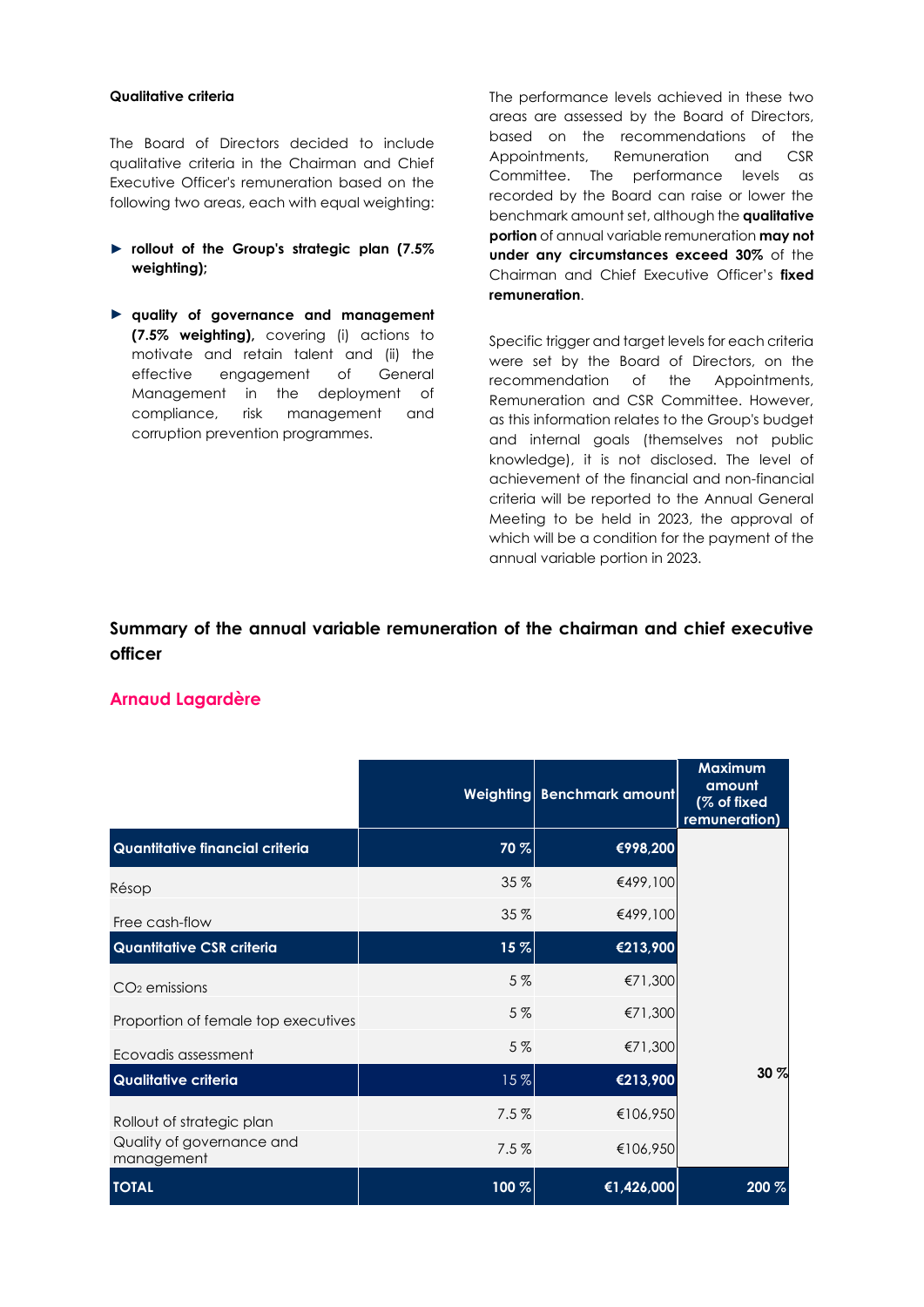### **Clawback clause**

The remuneration policy applicable to the Chairman and Chief Executive Officer includes a clawback clause. This clause allows some or all of the annual variable remuneration paid to the Chairman and Chief Executive Officer to be "clawed back" under exceptional and serious circumstances.

The clawback clause is designed as an effective means of aligning the interests of management with those of shareholders. It can be activated in the exceptional event that, in the two years following payment of the annual variable remuneration, the financial data on which it was based are found to have been demonstrably and intentionally distorted. The amount clawed back in this case would represent the sums impacted by the fraud.

#### **C) Remuneration as a director**

Like the other members of the Board of Directors, the Chairman and Chief Executive Officer receives remuneration for his duties on the Board and its committees, in accordance with the rules set out in the remuneration policy described in section 2.6 below.

## **2.2 Long-term remuneration components – performance share awards**

Arnaud Lagardère, who is a significant shareholder of the Company, does not receive any free share awards or other share options, as his stake in the Company automatically guarantees that his actions over the long term will be closely aligned with the interests of shareholders, of which he is one.

# **2.3 Other benefits**

# **A) Benefits in kind – business expenses**

The Chairman and Chief Executive Officer is provided with a company car, the potential personal use of which corresponds to a benefit in kind.

The Chairman and Chief Executive Officer is also entitled to the reimbursement of business travel and business entertainment expenses incurred in connection with his executive duties.

#### **B) Supplementary pension plan**

The Chairman and Chief Executive Officer is eligible for a supplementary pension plan operated by Lagardère Management. This is a defined supplementary benefit plan as provided for in article 39 of the French Tax Code (*Code général des impôts*) and article L. 137-11 of the French Social Security Code (*Code de la sécurité sociale*).

In accordance with French Government Order no. 2019-697 dated 3 July 2019, which reformed the statutory supplementary pension plan regime in France, **this plan was closed to new entrants as from 4 July 2019, and benefits accrued under the plan were frozen as at 31 December 2019**. No further benefits will be accrued under the plan as from that date.

The plan is a conditional benefit plan, and the pension will only be payable if the beneficiary is still with the company at retirement age, except in the event of (i) termination (other than for serious misconduct) after the age of 55 providing the beneficiary does not take up another post, (ii) long-term disability, or (iii) early retirement. In addition, beneficiaries are required to have been members of the Executive Committee for at least five years at the date that they retire.

In the event of the beneficiary's death, 60% of the pension is transferable to the surviving spouse.

Before the plan was frozen at 31 December 2019, its beneficiaries accrued supplementary pension entitlements at a rate equal to 1.75% of the benchmark remuneration per year of membership of the plan.

The benchmark remuneration corresponded to the average gross annual remuneration over the last five years (fixed + variable up to a maximum of 100% of the fixed portion). In addition, each annual remuneration could not exceed 50 times the annual limit defined by the French social security system i.e., a maximum amount of €2,026,200 in 2019. Each beneficiary's benchmark remuneration was frozen at 31 December 2019.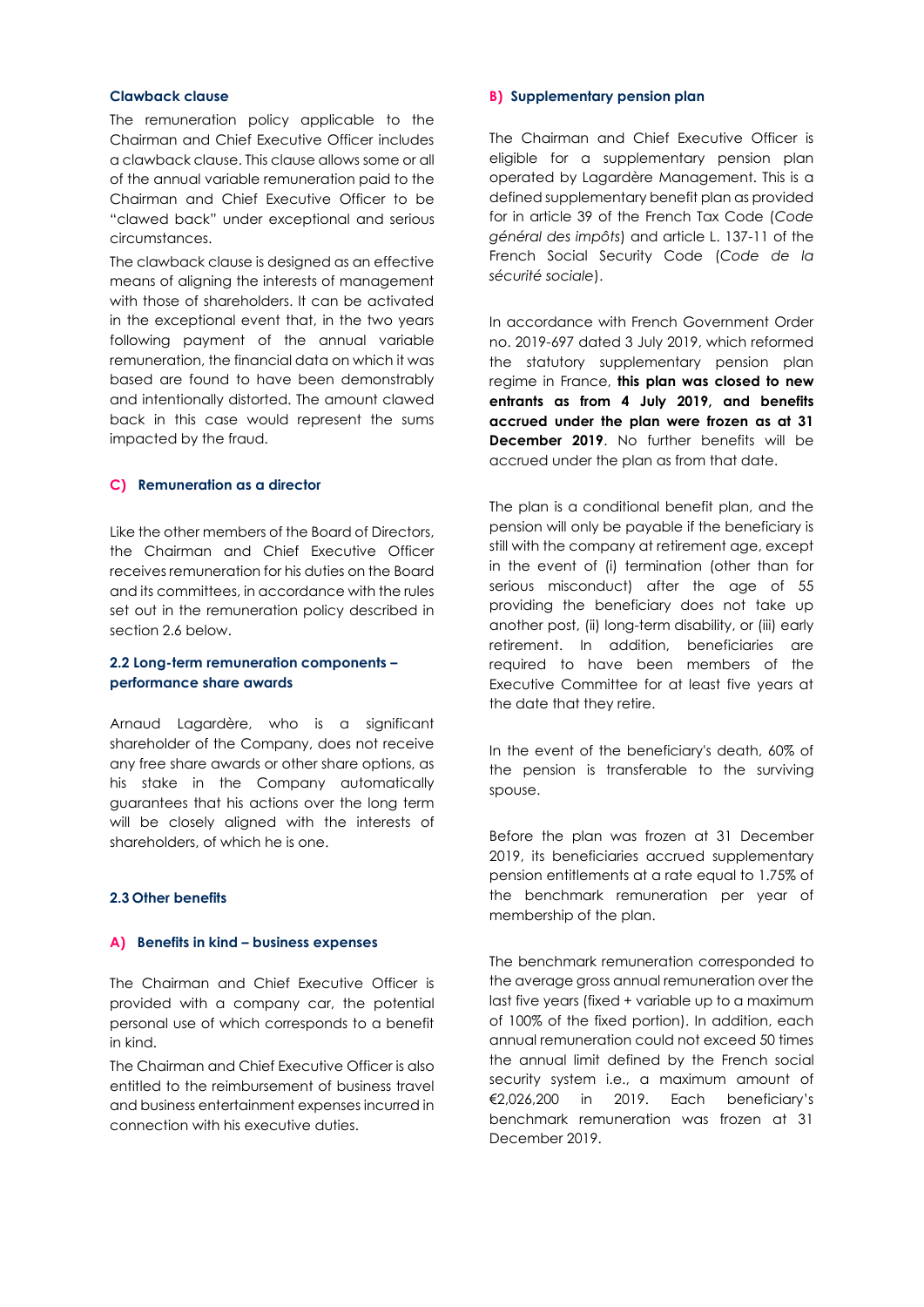As the number of years of plan membership used to calculate the benefit entitlements is capped at 20, the supplementary pension could not exceed 35% of the benchmark remuneration.

The pension entitlements were fully borne by the Company and this benefit was taken into account in determining the overall remuneration of the Chairman and Chief Executive Officer.

Under current social security laws (article L. 137- 11 of the French Commercial Code), the Company is required to pay a contribution equal to 32% of the amount of the benefits, at the time that such benefits are paid.

In addition to the tax and social security contributions applicable to pensions (levied at a rate of 10.1%, of which 5.9% is tax-deductible), under current tax and social security laws, the annuities that will be paid to the beneficiaries will also be subject to the specific contribution provided for in article L. 137-11-1 of the French Social Security Code, before income tax withheld at source and any surtaxes on high incomes.

At its meeting on 17 December 2021, the Board of Directors decided, on the recommendation of the Appointments, Remuneration and CSR Committee, to set up a new "vested benefits" supplementary pension plan for 2020 and 2021 in accordance with the new legal framework introduced by article L. 137-11-2 of the French Social Security Code. The main features of this pension plan, as set out in the remuneration policy approved by the General Meeting of 30 June 2021, are described below.

This is an individual rather than collective plan and is "portable", in that the benefits will be attached to the employee and will be carried over even in case of a change of employer.

The characteristics of this supplementary pension plan fully comply with applicable legislation and with the recommendations of the Afep-Medef Corporate Governance Code.

Under this plan, the supplementary pension benefits will vest to the Chairman and Chief Executive Officer at a rate of 1.25% of the benchmark remuneration each year.

The benchmark remuneration corresponds to the gross annual remuneration (fixed + variable) and cannot exceed 50 times the annual ceiling used to calculate social security contributions. Since the maximum vesting period is 20 years, the accumulated rights are capped at 25%. In the event of the beneficiary's death, 60% of the pension is transferable to the surviving spouse.

In accordance with applicable legislation, vesting is subject to performance conditions that require an achievement rate of at least 75% for the annual financial and non-financial targets used to determine the Chairman and Chief Executive Officer's annual variable remuneration.

In accordance with the provisions of the instruction of 23 December 2020, this new plan applies with retroactive effect from 1 January 2020 and, exceptionally, the performance conditions were not applied to rights in respect of the 2020 fiscal year.

The new plan may be continued in 2022.

# **C) Termination benefit**

The Company has not given any commitments to the Chairman and Chief Executive Officer in relation to granting him any termination benefits.

## **D) Extraordinary remuneration**

Bonuses may be granted to the executive corporate officers in very specific and exceptional circumstances, notably in connection with one-off transactions requiring extensive involvement of the Chairman and Chief Executive Officer, particularly when the impacts of such transactions, despite being extremely significant for the Group, cannot be taken into account in determining the variable portion of their remuneration.

The conditions of any exceptional bonus awards and payments are determined in accordance with best corporate governance practices.

Any exceptional bonus award, which must be disclosed and justified in detail, may not in any case exceed 150% of the annual fixed remuneration of the Chairman and Chief Executive Officer.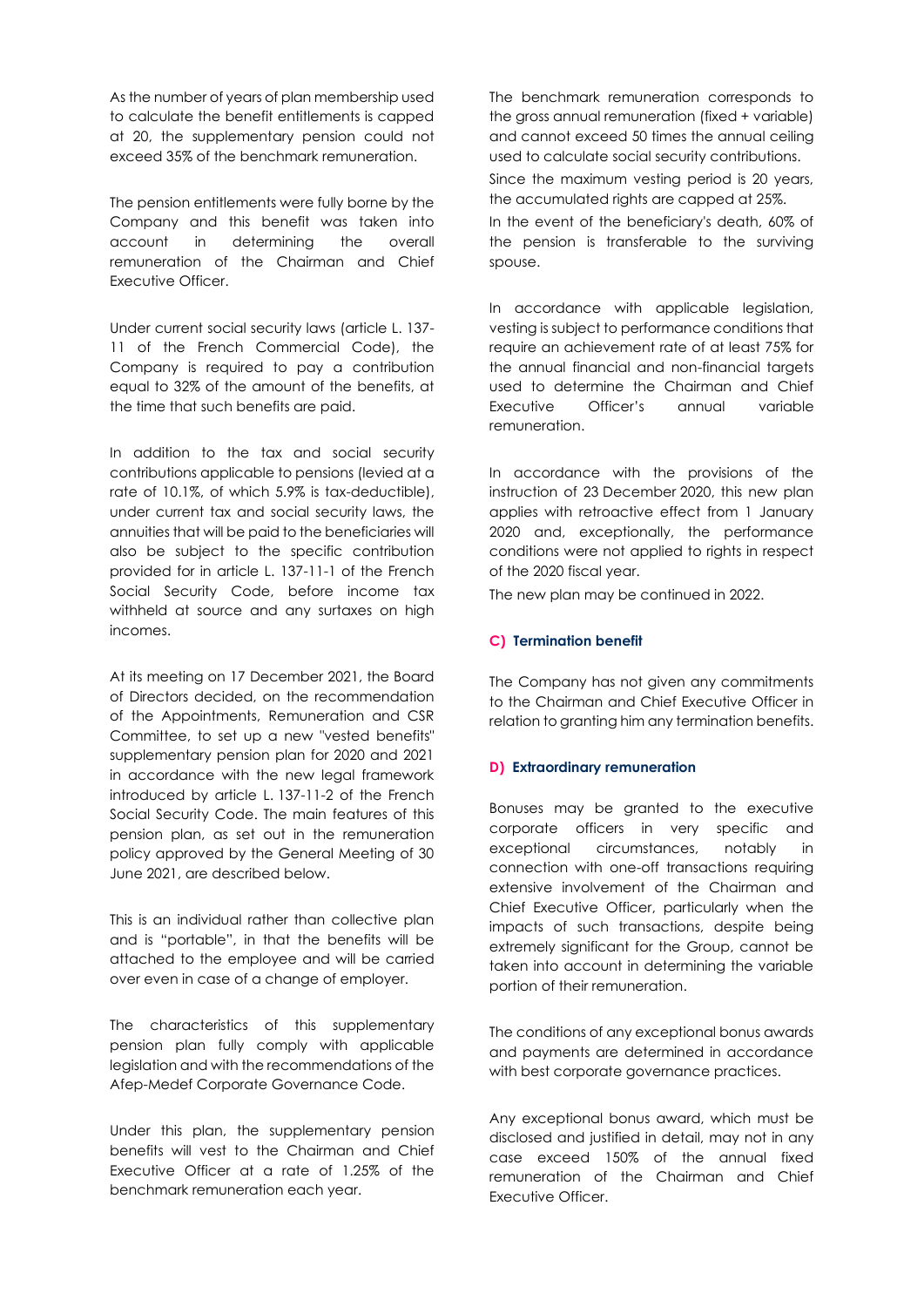# **3. Components of the remuneration policy for the Deputy Chief Executive Officer**

# **3.1 Short-term remuneration components**

# **A) Annual fixed remuneration**

Annual fixed remuneration is paid in 12 equal monthly instalments over the year.

The amount of this fixed remuneration reflects the responsibilities, skills and experience of the executive corporate officer, and is reviewed at relatively long intervals in accordance with the recommendations of the Afep-Medef Code.

Pierre Leroy, as Deputy Chief Executive Officer, receives **€1,474,000** in annual fixed remuneration, unchanged since 2011.

## **B) Annual variable remuneration**

Annual variable remuneration is calculated as a portion of a benchmark amount, based on a **combination of specific criteria – both financial and non-financial – directly correlated with the Group's strategy**. Annual variable remuneration is also subject to a **cap expressed as a maximum percentage of fixed remuneration** for the same fiscal year.

In accordance with article L. 22-10-34 II of the French Commercial Code, the variable remuneration of the Deputy Chief Executive Officer can only be paid following the approval of the General Meeting of shareholders.

# **Benchmark amounts, weighting of criteria and caps**

The annual variable remuneration for Pierre Leroy is based on **an aggregate benchmark amount of €600,000 (i.e., 41% of fixed remuneration)**. This amount has remained unchanged for several years.

The following are then applied to this reference amount:

- ► **quantitative financial criteria (70% weighting);**
- ► **quantitative non-financial CSR criteria (15% weighting);**

► **qualitative criteria (15% weighting).** 

The weighting formula has therefore been changed compared to the previous remuneration policy, in which quantifiable financial criteria had a weighting of 50%, quantitative non-financial CSR criteria 25% and qualitative criteria 25%.

This change, decided by the Board of Directors on the recommendation of the Appointments, Remuneration and CSR Committee, is designed to bring this component of remuneration into line with observed market practices.

With regard to the Deputy Chief Executive Officer, this change leads to a further increase in the financial criteria (70%) and quantifiable criteria (85%) components, both of which therefore become clearly predominant, in full compliance with the recommendations of the Afep-Medef Corporate Governance Code and the rules of good governance.

The Deputy Chief Executive Officer's annual variable remuneration is also subject to two caps: the total annual variable remuneration **may not exceed 75% of his annual fixed remuneration, and the amount of the qualitative portion is capped at 25% of the annual fixed remuneration**. The qualitative portion may not therefore represent more than 33% of his maximum annual variable remuneration.

# **Quantitative financial criteria**

The quantitative financial criteria underlying the Deputy Chief Executive Officer's annual variable remuneration are identical to those applicable to the Chairman and Chief Executive Officer, and correspond to **two internal criteria which have an equal weighting**. These criteria reflect key indicators of the Group's solidity:

- ► **recurring operating profit of fully consolidated companies (recurring EBIT) (35% weighting);**
- ► **free cash flow (35% weighting).**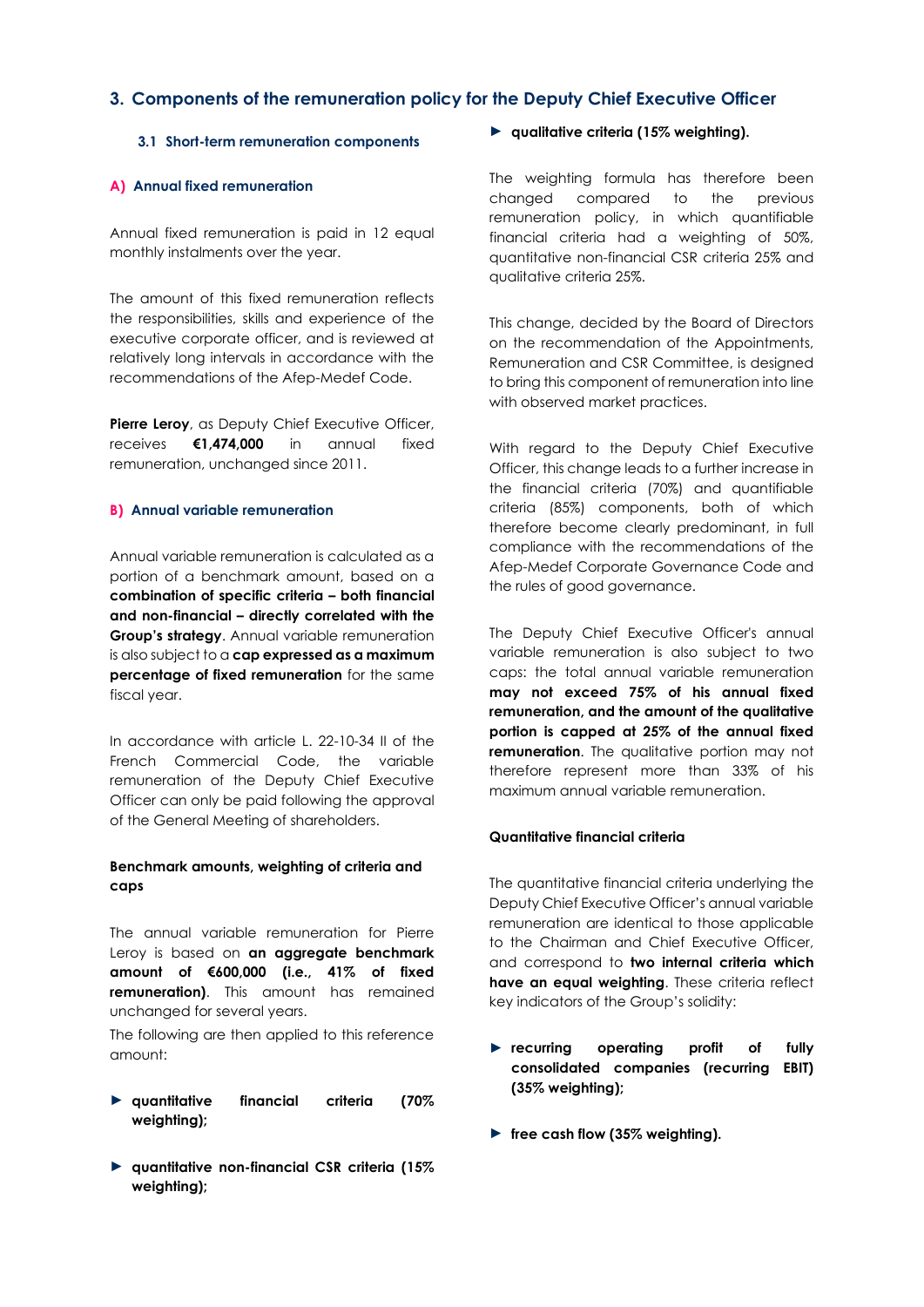For each of these two criteria, the Board of Directors validates, on the advice issued by the Appointments, Remuneration and CSR Committee, the "trigger level" and "target level" for the objectives, in line with the provisional consolidated budget adopted by the Board.

For each of these two criteria:

- ► if the target level is achieved, 100% of the benchmark amount allocated to the criterion will be awarded;
- ► if the level achieved is between the trigger and target levels, 0% to 100% of the benchmark amount allocated to the criterion will be awarded, as calculated on a straight line basis;
- ► if the target level is exceeded, the award is proportionate to the outperformance, but cannot exceed the specified aggregate annual variable remuneration cap;
- ► if the trigger level is not achieved, 0% of the benchmark amount allocated to the criterion is awarded.

## **Quantitative non-financial CSR criteria**

**Three quantitative non-financial CSR criteria** underlie the Deputy Chief Executive Officer's annual variable remuneration, **each with an equal weighting**. The criteria are related to the Group's priority commitments under its Corporate Social Responsibility policy.

Each of the three criteria used must be relevant to the Group's CSR roadmap, **be measurable and monitored over time** using reliable systems, and **be subject to specific procedures carried out by the independent third party in the context of its report on the Group's non-financial**  statement, except for external criteria based on assessments performed by an independent third party.

Each of the criteria is set by the Board of Directors on the advice of the Appointments, Remuneration and CSR Committee.

For each of the three criteria, trigger level and target level objectives are set under the same conditions. **These targets must be demanding and consistent in terms of both the Group's historical performance and changes in its operating environment.**

For each of these three criteria:

- ► if the target level is achieved, 125% of the benchmark amount allocated to the criterion will be awarded;
- ► if the level achieved is between the trigger and target levels, 75% of the benchmark amount allocated to the criterion will be awarded;
- ► if the target level is exceeded, 150% of the benchmark amount allocated to the criterion will be awarded;
- ► if the trigger level is not achieved, 0% of the benchmark amount allocated to the criterion is awarded.

**For 2022, the three criteria adopted are identical to those adopted for the Chairman and Chief Executive Officer, namely:**

- ► **environmental (5%): the reduction in Lagardère's carbon footprint, as measured by the rate of CO<sup>2</sup> emissions from Scopes 1 & 2 and part of Scope 3 as a ratio of the workforce;**
- ► **social (5%): improved gender balance in executive bodies and in senior positions of responsibility, as measured by the proportion of female "top executives";**
- ► **ethical (5%): promoting ethical and responsible governance, as measured by the Group's regular assessment of the environmental, social and ethical performance of its suppliers and subcontractors.**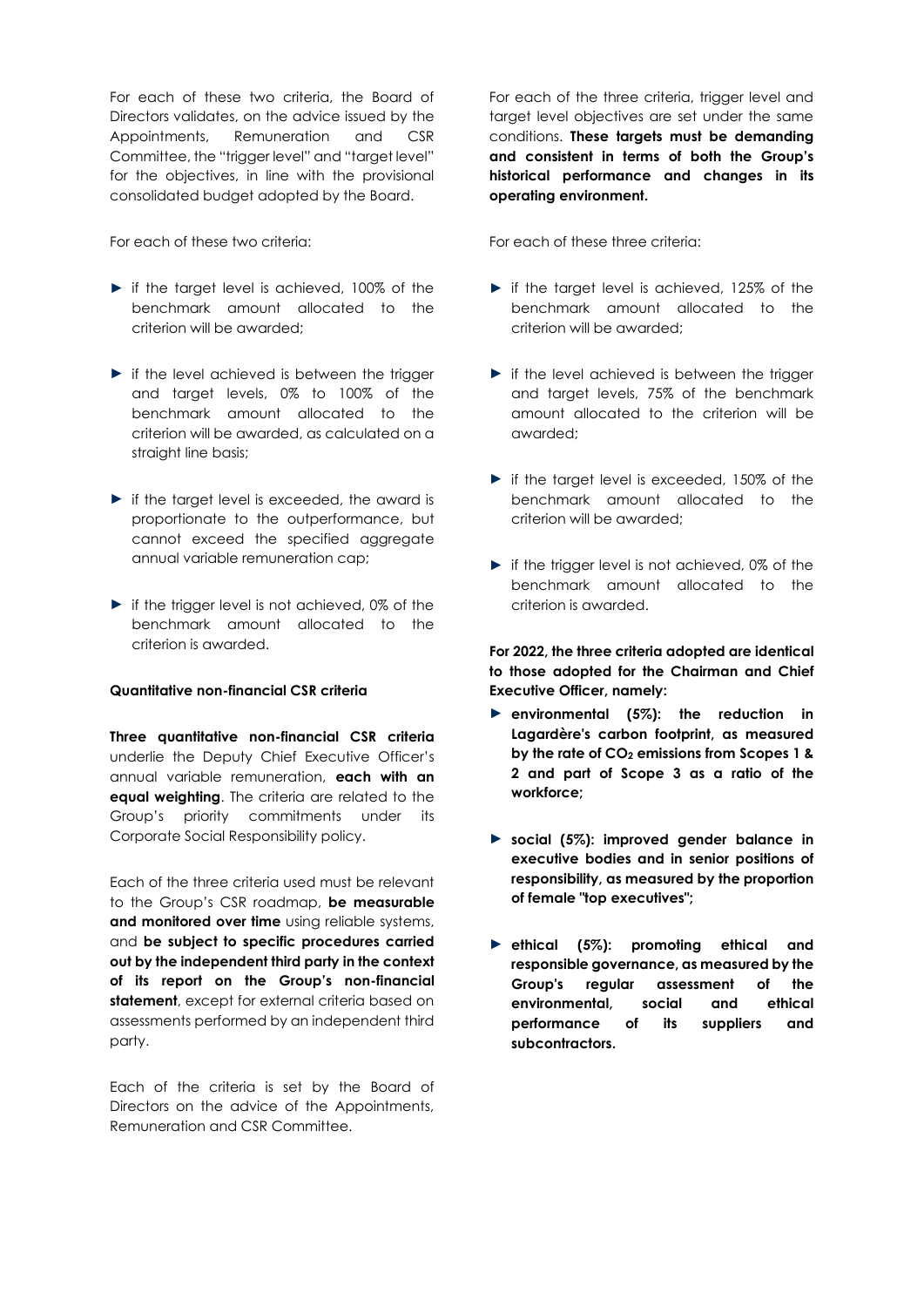# **Qualitative criteria**

The qualitative criteria that apply to the Deputy Chief Executive Officer's remuneration, which are identical to those applicable to the Chairman and Chief Executive Officer, are based on the **following two areas, each with equal weighting**:

- ► **rollout of the Group's strategic plan (7.5% weighting);**
- ► **quality of governance and management (7.5% weighting),** covering (i) actions to motivate and retain talent and (ii) the effective engagement of General Management in the deployment of compliance, risk management and corruption prevention programmes.

The performance levels achieved in these two areas are assessed by the Board of Directors, based on the advice of the Appointments, Remuneration and CSR Committee. The performance levels as recorded by the Board can raise or lower the benchmark amount set, although the qualitative portion of annual variable remuneration may not under any circumstances exceed 25% of the Deputy Chief Executive Officer's fixed remuneration.

# **Summary of the annual variable remuneration of the Deputy Chief Executive officer**

|                                         |       | Weighting Benchmark amount | <b>Maximum</b><br>amount<br>(% of fixed<br>remuneration) |
|-----------------------------------------|-------|----------------------------|----------------------------------------------------------|
| Quantitative financial criteria         | 70 %  | €420,000                   |                                                          |
| Résop                                   | 35 %  | €210,000                   |                                                          |
| Free cash-flow                          | 35 %  | €210,000                   |                                                          |
| <b>Quantitative CSR criteria</b>        | 15%   | €90,000                    |                                                          |
| $CO2$ emissions                         | 5%    | €30,000                    |                                                          |
| Proportion of female top executives     | 5%    | €30,000                    |                                                          |
| Ecovadis assessment                     | 5%    | €30,000                    |                                                          |
| Qualitative criteria                    | 15%   | €90,000                    |                                                          |
| Rollout of strategic plan               | 7.5%  | €45,000                    | 25 %                                                     |
| Quality of governance and<br>management | 7.5%  | €45,000                    |                                                          |
| <b>TOTAL</b>                            | 100 % | €600,000                   | 75%                                                      |

# **Pierre Leroy**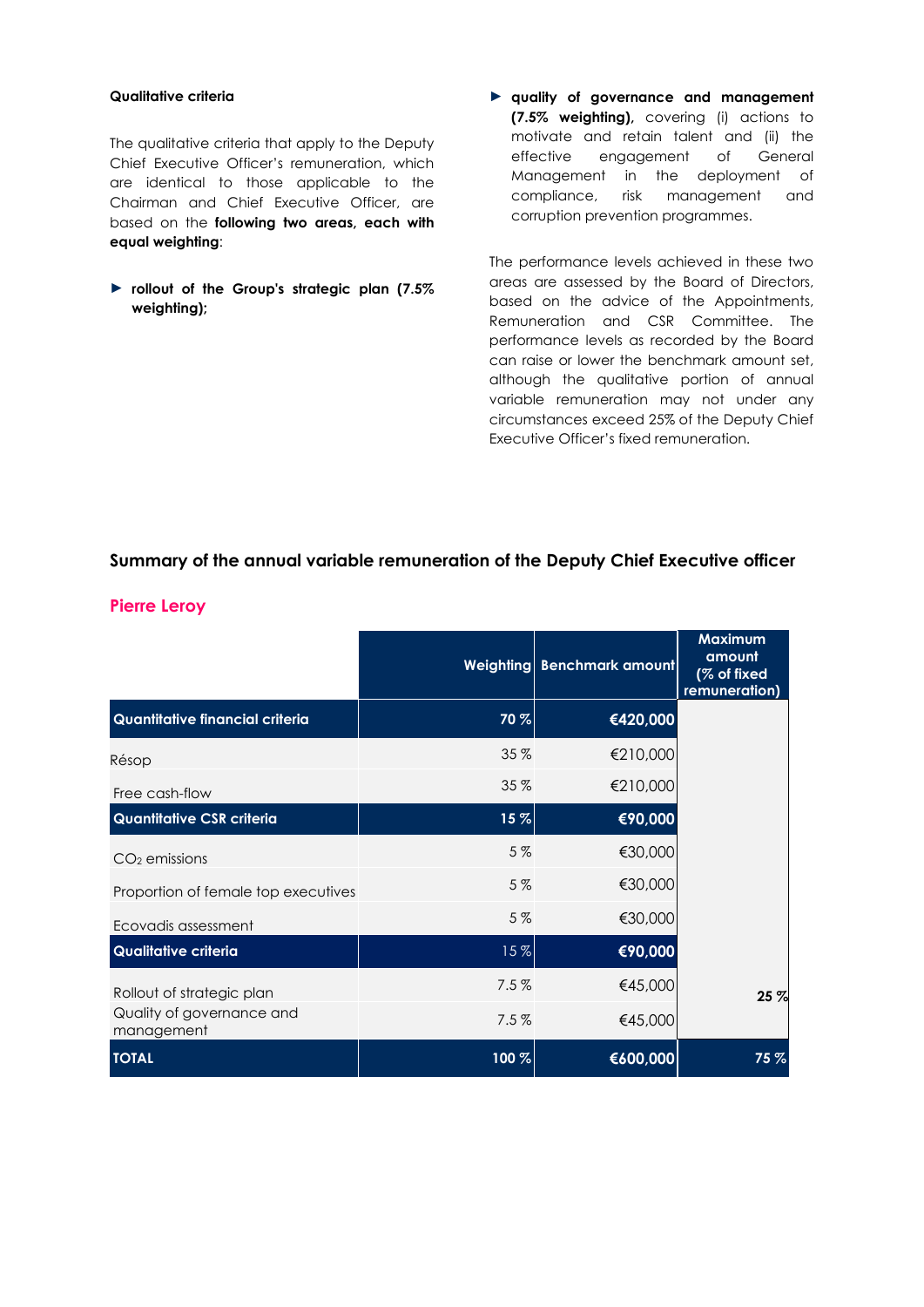### **Clawback clause**

The remuneration policy for the Deputy Chief Executive Officer includes a clawback clause. This clause allows some or all of the annual variable remuneration paid to the Deputy Chief Executive Officer to be "clawed back" under exceptional and serious circumstances.

The clawback clause is designed as an effective means of aligning the interests of management with those of shareholders. It can be activated in the exceptional event that, in the two years following payment of the annual variable remuneration, the financial data on which it was based are found to have been demonstrably and intentionally distorted. The amount clawed back in this case would represent the sums impacted by the fraud.

#### **C) Remuneration as a board advisor (***censeur***)**

The Deputy Chief Executive Officer may receive remuneration for his duties as a Board Advisor in accordance with the terms and conditions set out in the Articles of Association (see section 2.9 Appendices) and the rules outlined in the remuneration policy described in section 2.6 below.

#### **3.2 Long-term remuneration components – performance share awards**

The Deputy Chief Executive Officer is awarded performance shares on a yearly basis.

These awards are decided after publication of the Group's results for the previous year. Their terms and conditions are set by the Board of Directors and the Appointments, Remuneration and CSR Committee. The terms and conditions in force are described below.

#### **Number of performance shares awarded:**

► the value of the performance share rights awarded each year to the Deputy Chief Executive Officer may not exceed one-third of that officer's total remuneration for the previous year;

► furthermore, pursuant to the authorisation given by the Company's shareholders, the performance shares awarded yearly to the Deputy Chief Executive Officer may not exceed 0.025% of the number of shares comprising the Company's share capital. This cap has not been revised since 2009.

### **Holding period for vested performance shares:**

- ► 100% of the vested shares must be held in a registered account (*nominatif pur*) for a period of two years, although there is no legal obligation to do so. At the end of this twoyear period:
- ► 25% of the vested shares must be held in a registered account (*nominatif pur*) until the beneficiary ceases his duties as an executive corporate officer,
- ► 25% of the vested shares must be held in a registered account (*nominatif pur*) until the value of the Lagardère SA shares held equals at least one year's worth of the executive corporate officer's gross variable remuneration. This value is assessed each year based on (i) the average Lagardère SA share price for the month of December of the previous year and (ii) the fixed and variable remuneration due in respect of the past year, with the theoretical maximum level being used for the variable portion;
- ► each executive corporate officer eligible to receive performance shares formally agrees not to enter into transactions to hedge risks associated with their performance shares during the holding period;
- ► at the close of the mandatory holding periods, the corresponding shares become transferable and can be traded under the terms and conditions established by law and regulations and in accordance with the black-out periods established by Lagardère SA in its Confidentiality and Market Ethics Charter.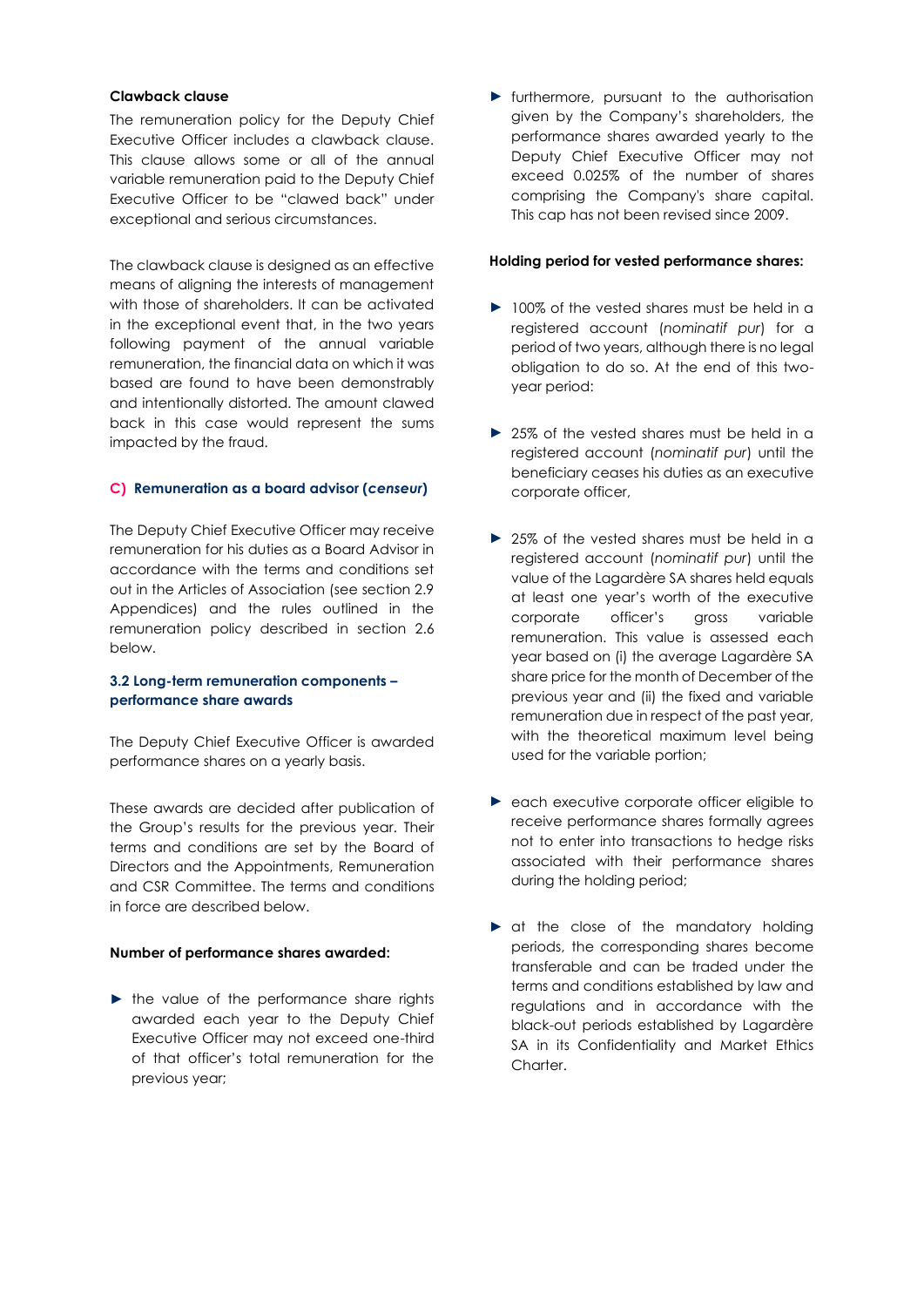### **Vesting conditions:**

# ► **Performance conditions**

The performance conditions are based on criteria representing **key indicators used for the Group's strategy**, which ensure that the beneficiaries' interests are closely aligned with those of the Company and its stakeholders.

The criteria are all quantitative criteria and are assessed over a minimum period of three consecutive fiscal years, including the fiscal year during which the performance shares are awarded (the "reference period").

In order to take into account the exceptional circumstances resulting from Vivendi SE's public tender offer for the Company, which includes a subsidiary tender offer guaranteeing a minimum price for the purchase of the Company's shares until 15 December 2023, likely to have an impact on the share price during this period, the Board of Directors, on the recommendation of the Appointments, Remuneration and CSR Committee, decided, for plans awarded in 2022, to remove the Total Shareholder Return (TSR) indicator provided for in the previous policies and to replace it by an additional internal financial criterion.

Accordingly, the performance criteria applicable in 2022 will be as follows:

► **For 25% of the performance shares awarded**: the achievement during the reference period of a pre-defined **return on capital employed (ROCE)**.

ROCE, a criterion that has remained unchanged, is a relevant performance indicator reflecting the profitability of the Company's operating assets and its ability to create value.

► **For 25% of the performance shares awarded**: the achievement during the reference period of a pre-defined **cumulative amount of free cash flow**.

This criterion, also unchanged, which reflects the Group's capacity to finance its investments and pay dividends, is also a key indicator of the Group's financial health.

► **For 20% of the performance shares awarded**: the achievement during the reference period of a pre-defined **operating margin percentage**.

This indicator is calculated by dividing recurring operating profit of fully consolidated companies (Group recurring EBIT) by revenue, reflecting the profitability of the business, and is also a key indicator for steering the Group's strategy.

For each of these three objectives, the Board of Directors, on the advice of the Appointments, Remuneration and CSR Committee and in line with the provisional consolidated budget it adopted, approves the following:

- ► the "target level" to be reached for 100% of the shares allocated to the objective to vest; and
- ► the "trigger level", corresponding to the level (i) above which 0% to 100% of the shares allocated to the objective will vest (determined on a straight-line basis) and (ii) below which no shares will vest. The trigger level cannot be lower than 66% of the target level.
- ► **For 30% of the performance shares awarded**: the achievement of precise objectives based on three quantitative criteria related to the Group's key commitments under its **Corporate Social Responsibility policy**, each weighted equally (i.e., 10% for each criterion). This objective can for example concern gender equality, a reduction of the environmental impact of the Group's activities, employee working conditions, or overall non-financial performance.

**As is the case for the variable portion of the annual remuneration**, both the criteria themselves and the target and trigger levels set for each criterion are approved by the Board of Directors on the basis of recommendations put forward by the Appointments, Remuneration and CSR Committee. The criteria used must be relevant to the Group's CSR roadmap, measurable and monitored over time using reliable systems, and subject to verifications by the independent third party.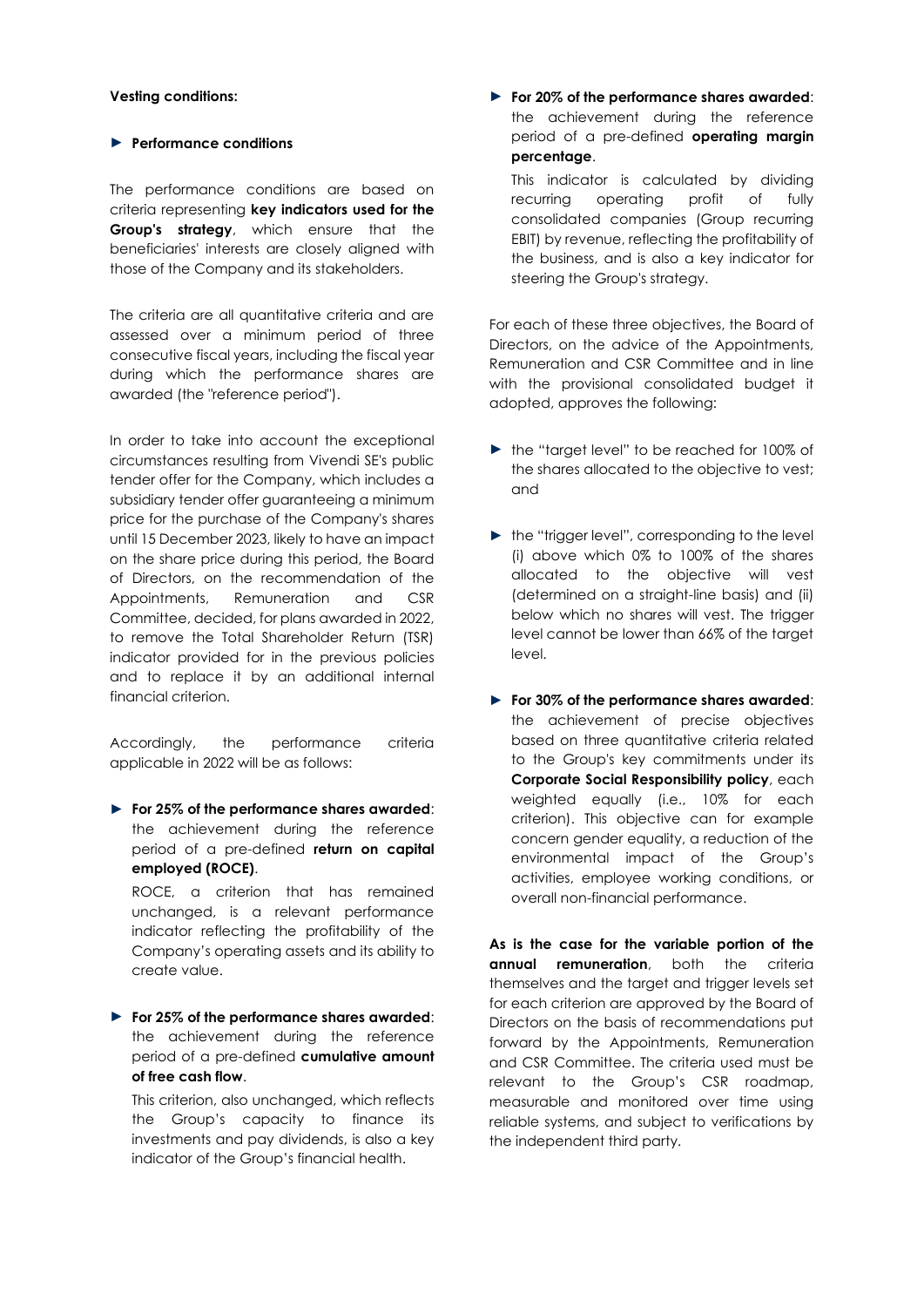For each of the two 10% portions:

- ► 100% of the shares awarded vest if the target level is achieved;
- ► 0% of the shares vest if the trigger level is not achieved;
- ► between 0% and 100% of the shares vest on a straight-line basis if the achievement is between the trigger level and the target level.

For each annual performance share plan, further to discussion by the Appointments, Remuneration and CSR Committee, the Board of Directors sets all of the precise performance conditions and levels, in accordance with the principles described above. The performance objectives set must be demanding and consistent, both in terms of the Group's historic performance and changes in its operating environment.

#### **Presence condition**

In order for the performance shares to vest, the Deputy Chief Executive Officer must **still be an executive corporate officer of Lagardère SA** three years after the award date.

In respect of this presence condition, rights to performance shares are:

- ► forfeited if the executive corporate officer resigns, is dismissed or removed from office due to misconduct before the end of this three-year period;
- ► retained in full in the event his office is terminated ahead of term due to death or incapacity before the end of this three-year period;
- ► retained in part on a pro rata basis if the executive corporate officer retires or is dismissed or removed from office for reasons other than misconduct before the end of this three-year period.

Note that the performance conditions continue to apply in any event.

The rights to free shares are partly retained on a pro rata basis in the specific cases of retirement or forced departure for reasons other than misconduct, because they are an essential component of the executive corporate officer's annual remuneration and are awarded in consideration for duties performed in the year that the rights are awarded. The partial retention of these rights, which continue to be subject to achieving demanding long-term performance conditions, encourages the executive corporate officer to act in the long-term interests of the Group.

Consequently, all of the terms and conditions of the Company's performance share awards fully comply with the recommendations in the Afep-Medef Code. This is the case for (i) the applicable performance conditions, which are solely based on quantitative criteria and combine internal and comparative criteria, and financial and non-financial criteria, all corresponding to key indicators for the Company's strategy, and (ii) the other terms and conditions (number of shares, vesting period, holding period etc.). All of these terms and conditions combined ensure that the performance share awards are a way of retaining the beneficiaries concerned and closely aligning their interests with those of the Company and its stakeholders.

## **3.3 Other benefits**

# **A) Benefits in kind – business expenses**

The Deputy Chief Executive Officer is provided with a company car, the potential personal use of which corresponds to a benefit in kind.

The Deputy Chief Executive Officer is also entitled to the reimbursement of business travel and business entertainment expenses incurred in connection with his executive duties.

#### **B) Supplementary pension plan**

The Deputy Chief Executive Officer is eligible for a supplementary pension plan effective from 1 July 2005 and in force within Lagardère Capital & Management. This is a defined supplementary benefit plan as provided for in article L. 137-11 of the French Social Security Code (*Code de la sécurité sociale*) and article 39 of the French Tax Code (*Code général des impôts*).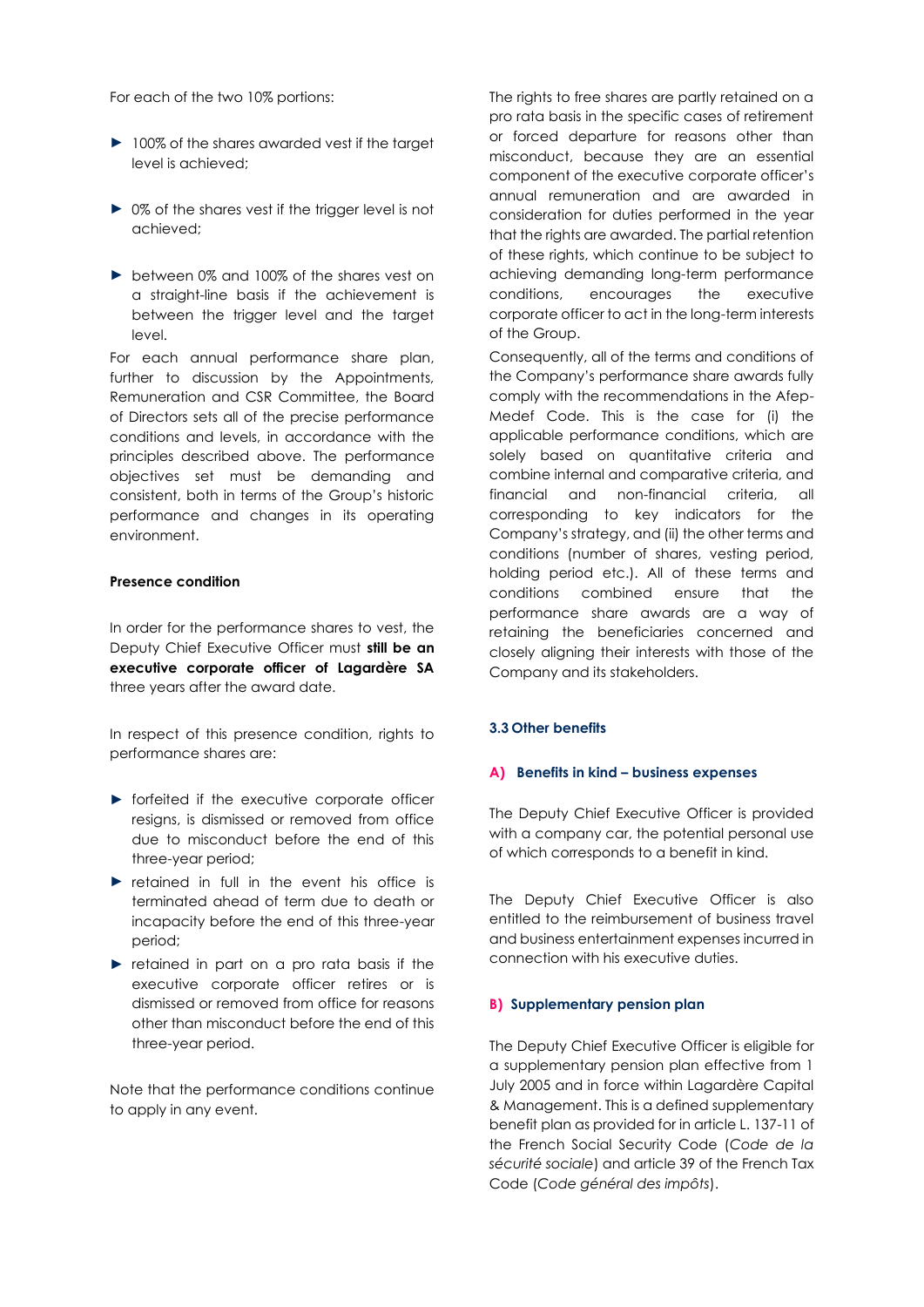In accordance with French Government Order no. 2019-697 dated 3 July 2019, which reformed the statutory supplementary pension plan regime in France, **this plan was closed to new entrants as from 4 July 2019, and benefits accrued under the plan were frozen as at 31 December 2019**. No further benefits will be accrued under the plan as from that date.

The plan is a conditional benefit plan, and the pension will only be payable if the beneficiary is still with the company at retirement age, except in the event of (i) termination (other than for serious misconduct) after the age of 55 providing the beneficiary does not take up another post, (ii) long-term disability, or (iii) early retirement. In addition, beneficiaries are required to have been members of the Executive Committee for at least five years at the date that they retire.

In the event of the beneficiary's death, 60% of the pension is transferable to the surviving spouse.

Before the plan was frozen at 31 December 2019, its beneficiaries accrued supplementary pension entitlements at a rate equal to 1.75% of the benchmark remuneration per year of membership of the plan.

The benchmark remuneration corresponded to the average gross annual remuneration over the last five years (fixed + variable up to a maximum of 100% of the fixed portion). In addition, each annual remuneration could not exceed 50 times the annual limit defined by the French social security system i.e., a maximum amount of €2,026,200 in 2019. Each beneficiary's benchmark remuneration was frozen at 31 December 2019.

As the number of years of plan membership used to calculate the benefit entitlements is capped at 20, the supplementary pension could not exceed 35% of the benchmark remuneration.

The pension entitlements were fully borne by the Company and this benefit was taken into account in determining the overall remuneration of the Deputy Chief Executive Officer.

Under current social security laws (article L. 137- 11 of the French Commercial Code), the Company is required to pay a contribution equal to 32% of the amount of the benefits, at the time that such benefits are paid.

In addition to the tax and social security contributions applicable to pensions (levied at a rate of 10.1%, of which 5.9% is tax-deductible), under current tax and social security laws, the annuities that will be paid to the beneficiaries will also be subject to the specific contribution provided for in article L. 137-11-1 of the French Social Security Code, before income tax withheld at source and any surtaxes on high incomes.

At its meeting on 17 December 2021, the Board of Directors decided, on the recommendation of the Appointments, Remuneration and CSR Committee, to set up a new "vested benefits" supplementary pension plan for 2020 and 2021 in accordance with the new legal framework introduced by article L. 137-11-2 of the French Social Security Code. The main features of this pension plan, as set out in the remuneration policy approved by the General Meeting of 30 June 2021, are described below:

This is an individual rather than collective plan and is "portable", in that the benefits will be attached to the employee and will be carried over even in case of a change of employer.

The characteristics of this new supplementary pension plan fully comply with applicable legislation and with the recommendations of the Afep-Medef Corporate Governance Code.

Under this plan, the supplementary pension benefits will vest to the Deputy Chief Executive Officer at a rate of 1.25% of the benchmark remuneration each year.

The benchmark remuneration corresponds to the gross annual remuneration (fixed + variable) and cannot exceed 50 times the annual ceiling used to calculate social security contributions.

Since the maximum vesting period is 20 years, the accumulated rights are capped at 25%.

In the event of the beneficiary's death, 60% of the pension is transferable to the surviving spouse.